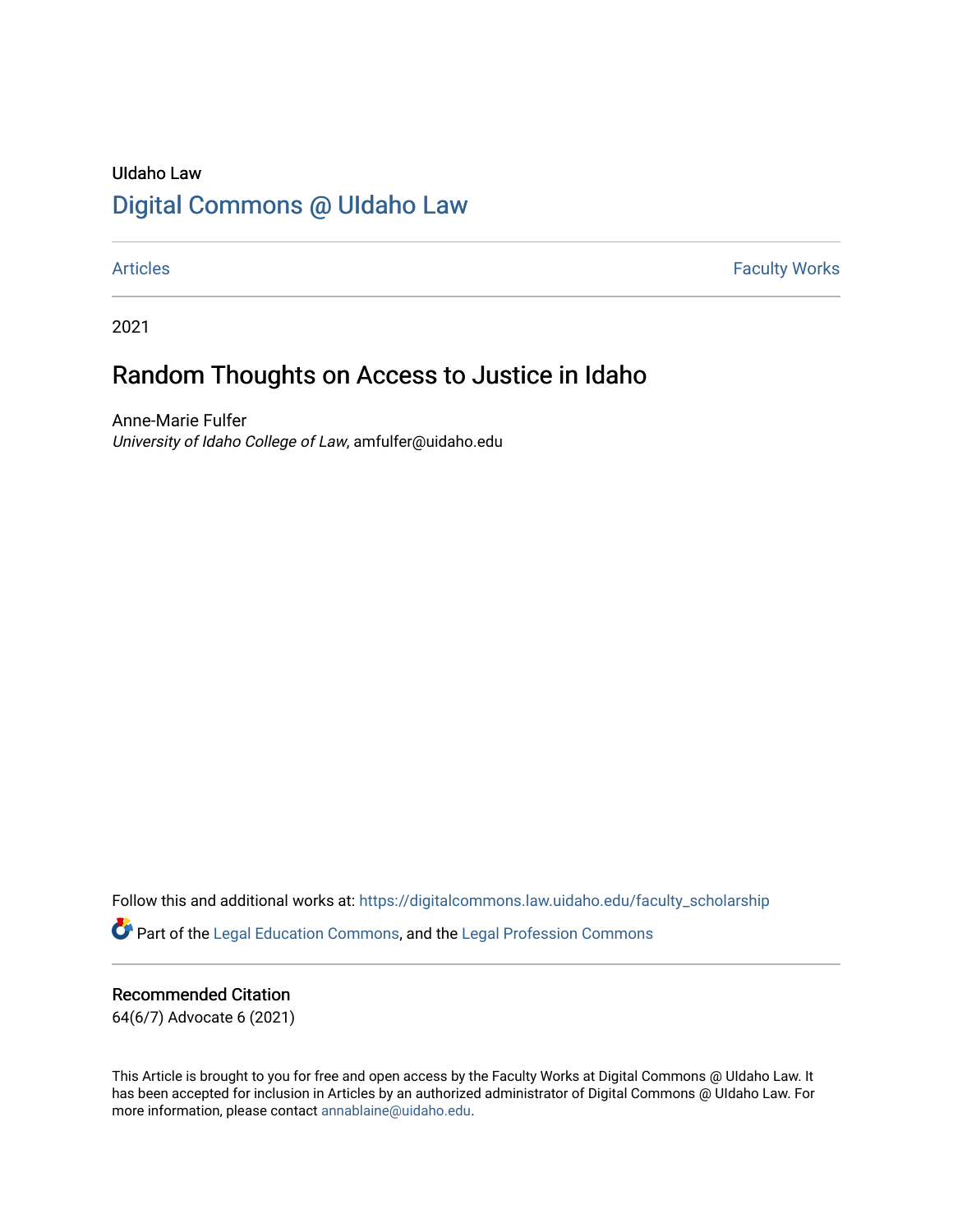

# **Random houghts on Access to Justice in Idaho**

Anne-Marie Fulfer Idaho State Bar Commissioner First and Second Districts

s I write this column, it is a beautiful spring day on the Palouse in northern Idaho. My husband recently bought me a new bicycle, and it is so lovely to zip through town to the University of Idaho campus, my long "COVID hair" flowing from beneath the helmet I will never get used to wearing. The ride gives me time to relect on random thoughts such as the life cycle of a mosquito or my upcoming Advocate column focusing on Access to Justice or enhancing law students' legal experience or Idaho's legal deserts. It's not a long bike ride, but it is long enough for me to sketch out my random thoughts. A

#### **Idaho Access to Justice**

I have written about Idaho Access to Justice before and A2J's annual campaigns to raise supplemental funds to support three state-wide organizations that provide pro bono services to low-income, vulnerable Idahoans: Idaho Volunteer Lawyers Program, Idaho Legal Aid Services, and DisAbility Rights Idaho. I recently received a letter from A2J stating that Idaho attorneys and judges contributed to the organization's raising of over \$200,000 in 2020! he need for our help continues in 2021, so please give if you are able. For more information on Idaho Access to Justice, or to donate, please go here: www.isb. idaho.gov/AccesstoJustice.

#### **Enhancing Law Students' Legal Experience**

he life cycle of the law student is usually three years. In that time, the Career Development Office (CDO) assists law students in their transition from student

to lawyer. CDO professionals help our students recognize their pre-lawyer skills and abilities that are directly translatable to their future careers. We provide workshops and opportunities that allow, and encourage, them to enhance those skills and abilities, as well as introduce them to the nearly endless possibilities of what they can do with a law degree, and where they can do it.

he goal of a CDO is for all our graduates to find meaningful employment as they enter the workforce. Students have several avenues to gain legal experience while they are in law school including summer internships, field placement courses, and pro bono cases. I want to thank all the amazing lawyers and judges in Idaho who speak to, work with, and hire law students. I wish I could properly express to you how grateful students are for the time you take to answer their ques